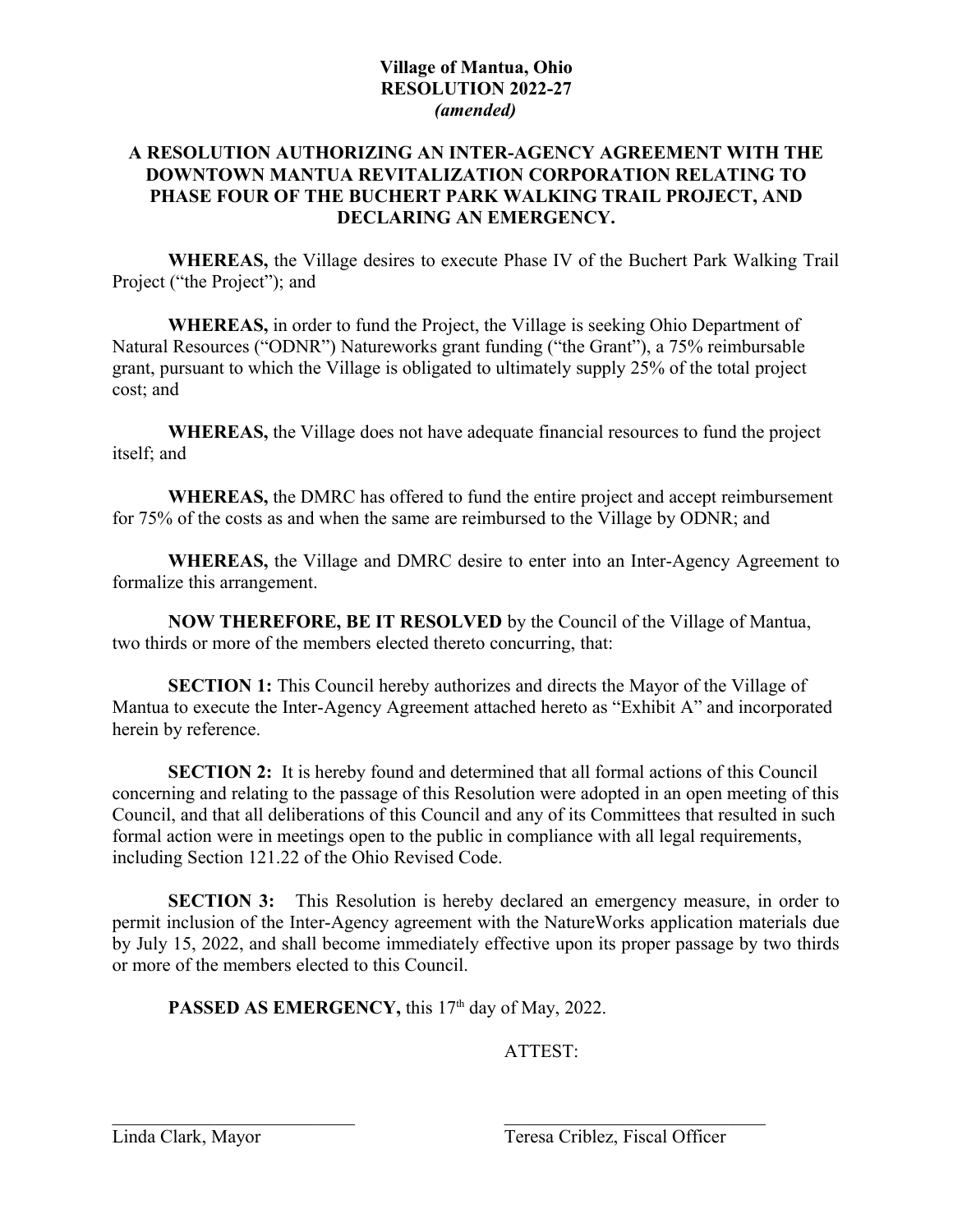I hereby certify that this Resolution was duly published by public posting at pre-designated posting places in the Village of Mantua on the \_\_\_\_ day of May, 2022.

Teresa Criblez, Fiscal Officer

Approved as to legal form:

Michele Stuck, Solicitor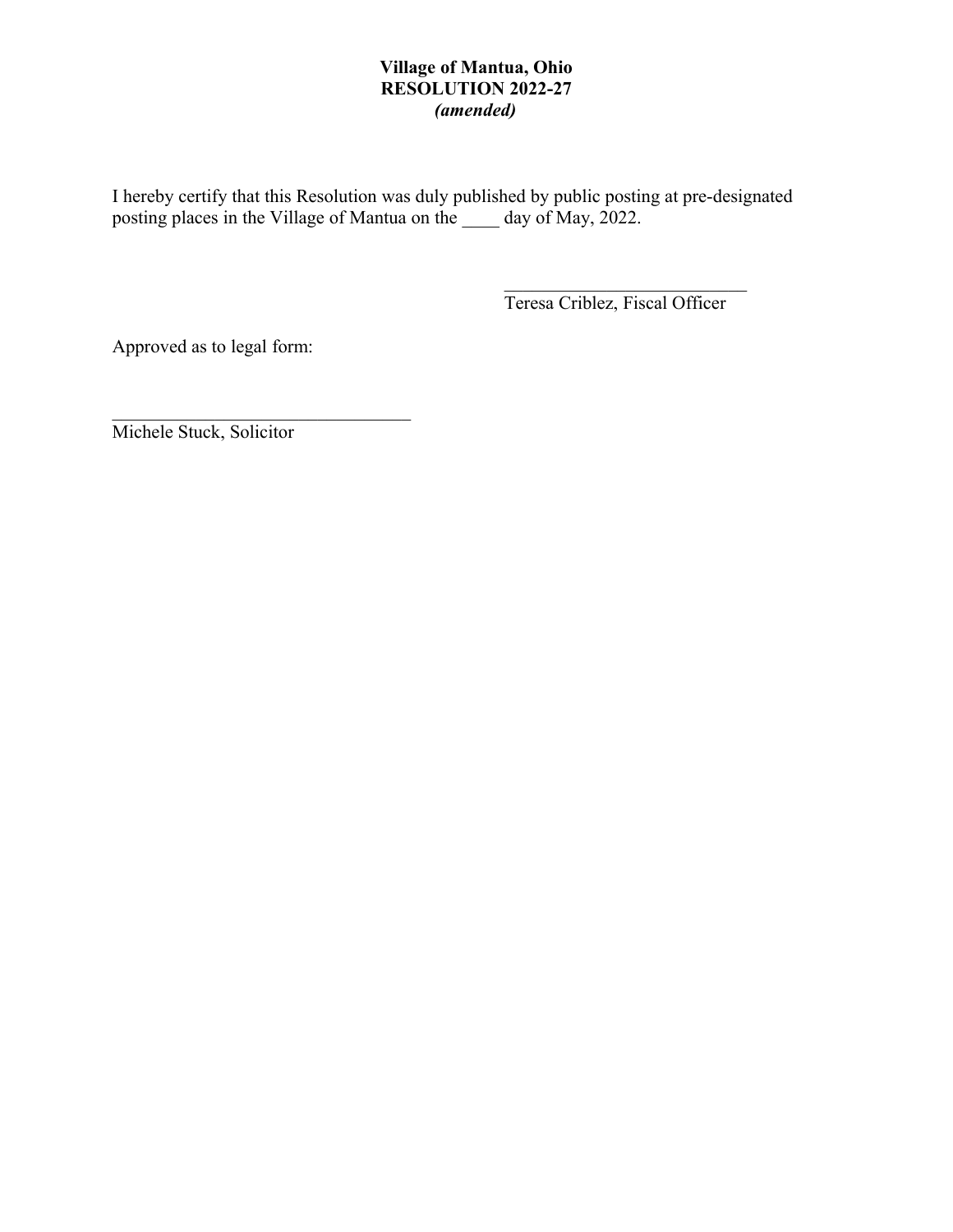## **INTER-AGENGY AGREEMENT**

This Inter-Agency Agreement ("Agreement") is entered into between the Village of Mantua ("the Village") and the Downtown Mantua Revitalization Corporation ("DMRC") on the day of  $\qquad \qquad$ , 2022, as follows:

**WHEREAS,** the Village desires to execute Phase IV of the Buchert Park Walking Trail Project ("the Project"); and

**WHEREAS,** in order to fund the Project, the Village is seeking Ohio Department of Natural Resources ("ODNR") Natureworks grant funding ("the Grant"), a 75% reimbursable grant, pursuant to which the Village is obligated to ultimately supply 25% of the total project cost; and

**WHEREAS,** the Village does not have adequate financial resources to fund the project itself; and

**WHEREAS,** the DMRC has offered to fund the entire project and accept reimbursement for 75% of the costs as and when the same are reimbursed to the Village by ODNR; and

**WHEREAS,** the Village and DMRC desire to enter into this Agreement to formalize this arrangement.

**NOW, THEREFORE,** in consideration of the mutual promises and covenants set forth in this Agreement, the Parties agree and bind themselves, their agents, employees and successors as follows:

**SECTION 1:** The Project shall be executed in accordance with the plans prepared by Village Engineer CT Consultants and approved by ODNR, attached hereto as "Exhibit 1" and incorporated herein by reference. Any deviation from these plans must be approved in writing by the Parties and ODNR. The Parties agree that there shall be no deviation from the approved plans.

**SECTION 2:** DMRC shall deposit with the Village the total amount of the anticipated project cost as approved by ODNR in its award of the grant funding (the "Funds"). See attached "Exhibit 2" *[ODNR award letter]*. DMRC has previously deposited \$2,500.00 towards the total Funds. Fifty percent (50%) of the remaining amount shall be due within thirty (30) days after approval of the grant funding request by ODNR. The final fifty percent (50%) of the balance shall be due within thirty (30) days of the Mantua Village Council approval of a contractor for the Project. The Village shall deposit the Funds into Village of Mantua Fund #4201, the Buchert Park Walking Trail Fund.

**SECTION 3:** The Village, with the assistance of CT Consultants, shall be solely responsible for contractor selection, execution and administration of the Project. The Village will further be solely responsible for compliance with all state and federal regulations relating to execution of the Project.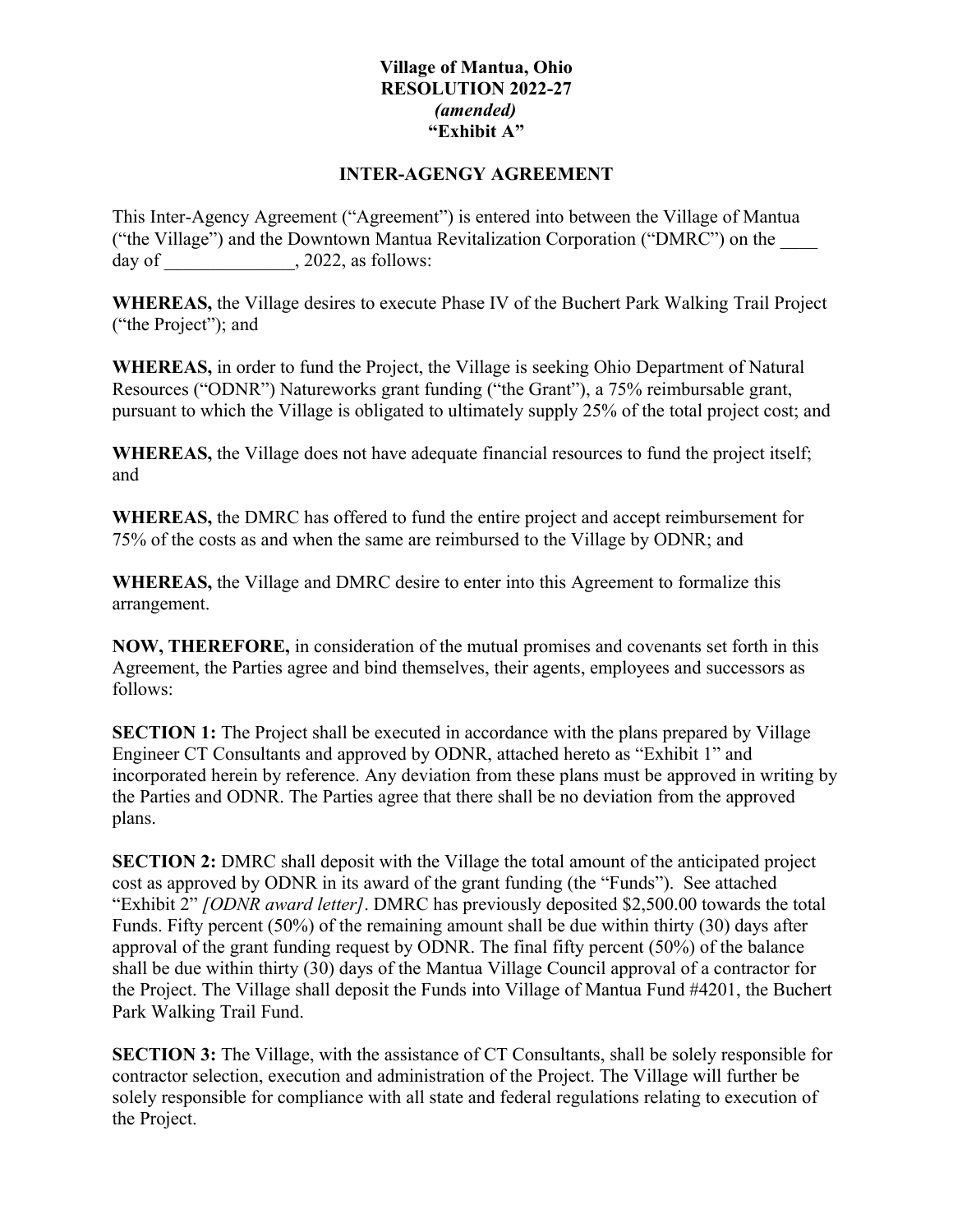**SECTION 4:** The Village shall pay all invoices related to execution of the Project from the Funds, and shall promptly submit reimbursement requests using approved ODNR billing and reimbursement forms.

**SECTION 5:** After receipt of each 75% reimbursement from ODNR for each submitted invoice, the Village shall, within thirty (30) days, tender the amount so reimbursed to the DMRC.

**SECTION 6:** In the event that there is a likelihood that the cost of the Project is going to exceed the amount approved under the Grant, DMRC agrees to be responsible for 100% of any such cost overrun. The Village will notify DMRC of any potential cost overrun as soon as practicable, along with supporting documentation, and DMRC will remit the amount of the overrun within fourteen (14) days, which the Village will deposit with the Funds and use to satisfy invoices related to the Project.

**SECTION 7:** In the event that the Project is completed under budget, or in an amount less than the approved cost plus any anticipated cost overruns funded pursuant to Section 6, above, and after all invoices related to the Project have been received, paid, submitted to ODNR for reimbursement, and reimbursement received from ODNR, subsequent to final reconciliation of the Project, the Village will return any unused Funds to DMRC.

**SECTION 8:** It is the intention of the Parties that the Village will not be required to expend any Village funds, other than funds that come under the Village's control pursuant to Sections 2 and 6, above, in the execution of the Project. It is the further intention of the Parties that the DMRC will ultimately bear 25% of the total cost of the Project as set forth in the Grant award, plus 100% of any costs in excess of this amount.

**SECTION 9:** Should DMRC fail to deposit the Funds as set forth in Section 2, above in the time and manner specified, the Village shall notify ODNR and relinquish its right to the Grant awards and the Village shall terminate the Project. DMRC shall be responsible for 100% of any costs incurred up to that time.

**SECTION 10:** Miscellaneous.

**A. Controlling Law.** This Agreement and the rights of the Parties hereunder shall be governed, construed, and interpreted in accordance with the laws of the State of Ohio. The Parties consent to jurisdiction in a court of proper jurisdiction in Portage County, Ohio.

**B. Waiver**. A waiver by any party of any breach or default by the other party under this Agreement shall not constitute a continuing waiver by such party of any subsequent act in breach of or in default hereunder.

**C. Successors and Assigns.** Neither this Agreement nor any rights, duties, or obligations hereunder may be assigned or transferred in whole or in part without the prior written consent of both parties. Any assignment or delegation not consented to may be deemed void.

**D. Severability**. The provisions of this Agreement are severable and independent, and if